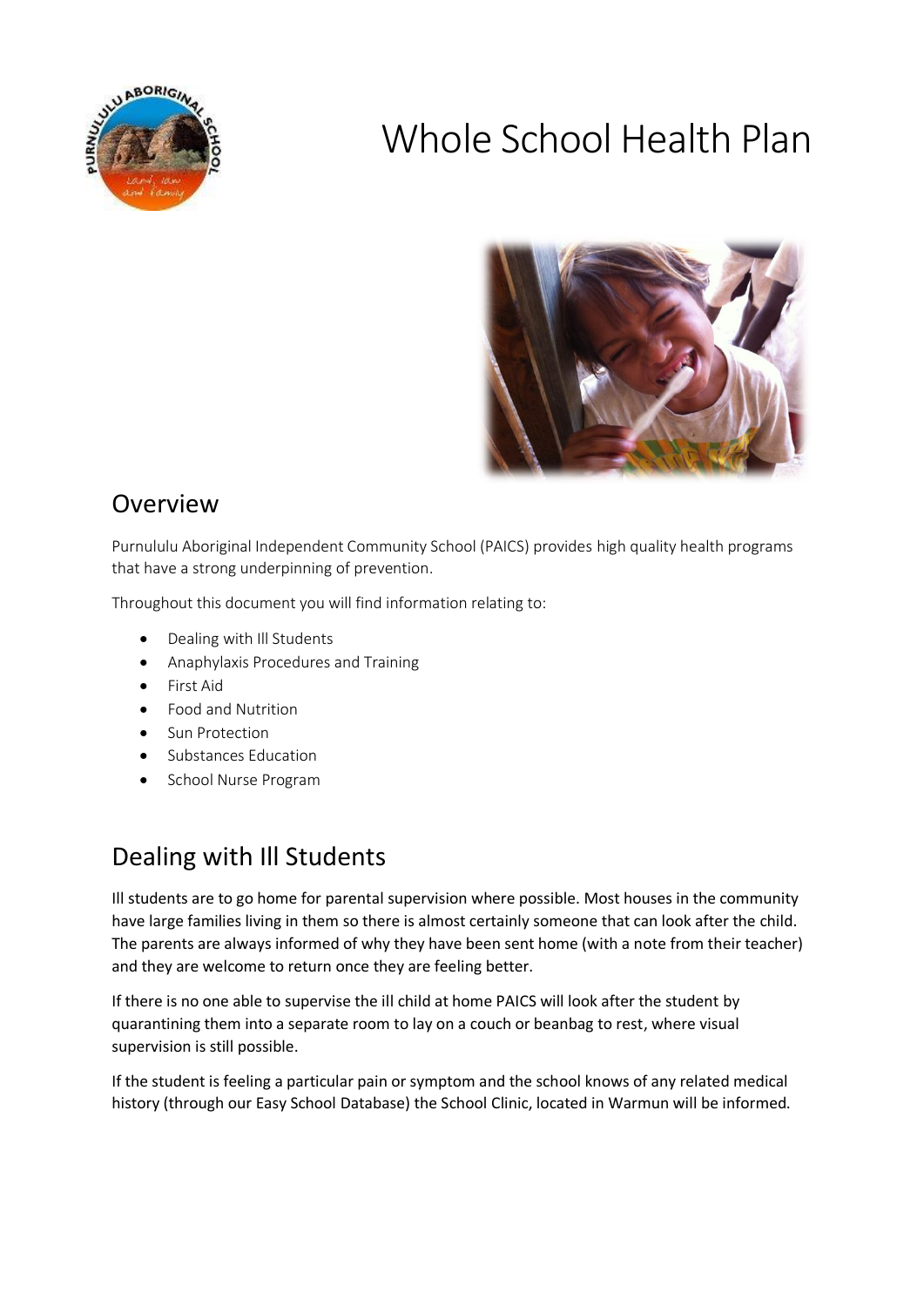### Medication

Al medication is to be administered by the school principal or teacher where appropriate.

All medication is locked securely in the school office.

Special medication can be administered by the principal or teacher upon approval from the parent and the school nurse. This may include ear drops, eye drops etc.

# Anaphylaxis

#### *What is it?*

#### *Allergies*

Allergies occur when the immune system produces antibodies against substances in the environment (allergens) that are usually harmless. Once an allergy has developed, exposure to the particular allergen can result in symptoms that vary from mild to life threatening (anaphylaxis).

#### *Anaphylaxis*

Anaphylaxis is a severe, rapidly progressive allergic reaction that is potentially life threatening. Although there has been an increase in the number of children diagnosed as at risk of anaphylaxis, deaths are still rare. However, deaths have occurred and anaphylaxis must therefore be regarded as a medical emergency.

For information on the following topics, access the link from the Department of Health Western Australia<http://www.health.wa.gov.au/anaphylaxis/home/index.cfm>

- What are the main causes of anaphylaxis?
- Signs and symptoms
- Why is it important to know about anaphylaxis?
- How can anaphylaxis be treated or prevented?
- Anaphylaxis at schools or day care centres

PAICS aims to have all staff trained in anaphylaxis and the administration of appropriate medicine/treatments. PAICS to EpiPens on site at all times. These are replaced every 12 months.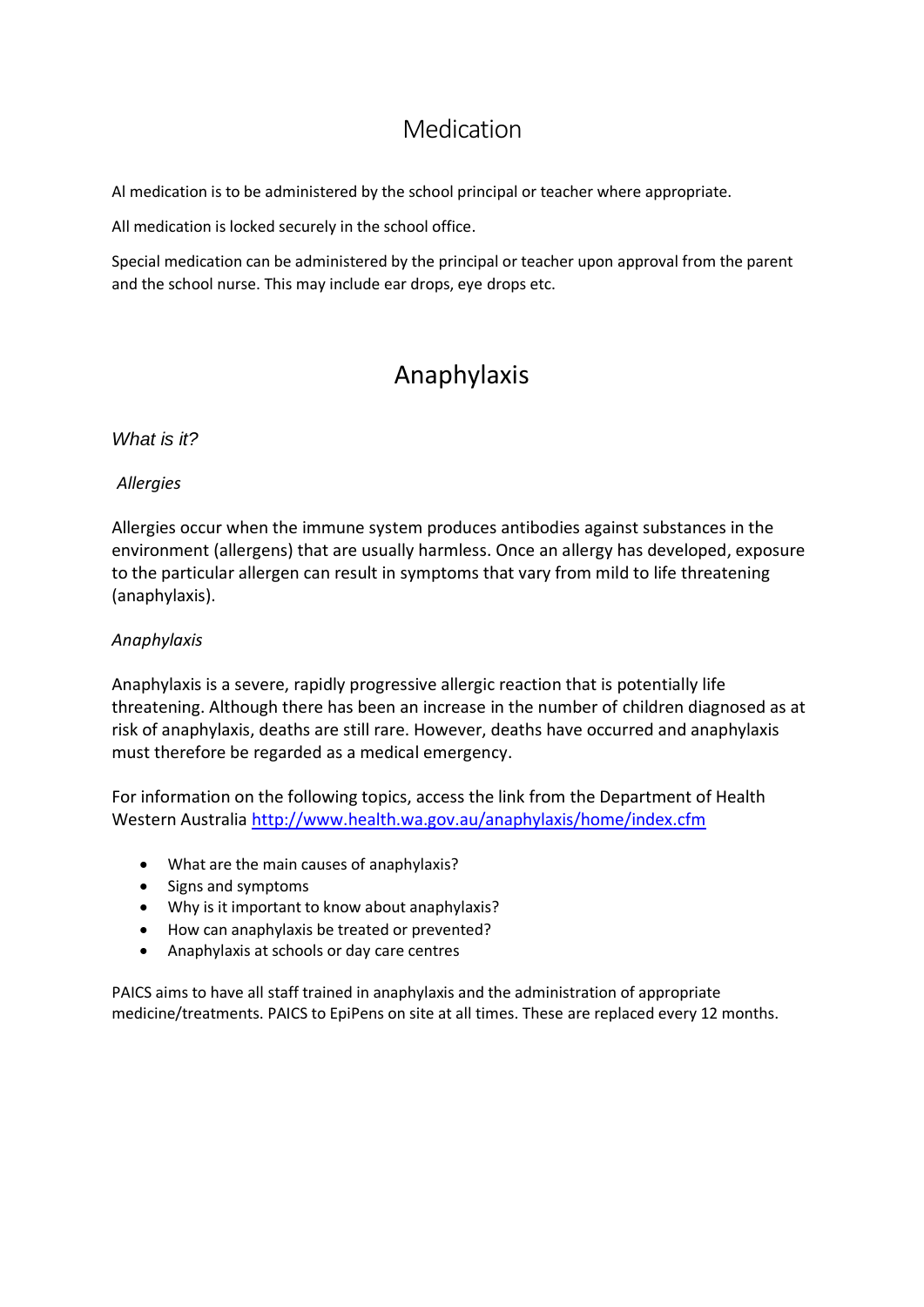### First Aid

PAICS endeavours to have all staff trained every 12 months in first aid. This includes Aboriginal Education workers. Training is provided by St Johns Ambulance in Kununurra and takes place over 2 days. First aid training is essential at PAICS due to our remote nature.

# Food and Nutrition

PAICS offers a healthy and nutritious cooked lunch everyday as part of the school health program. The meals are prepared by Aboriginal Education Workers and consist of meat, vegetables and rice/pasta.

PAICS does not run a canteen, instead provides fruit and water to children at recess time. During the cold season children can have soup or baked beans / spaghetti on toast for recess.

Lunch times at PAICS are a great time to catch up on the day's news from around the community and Kimberley in general.

The school cooked meals program has been very successful for a long time.

PAICS also has specific nutrition related education programs offered through the Curriculum.

### Sun Protection

PAICS take all reasonable measures to ensure students do not incur sunburn or heat stroke. Students are encouraged to play in the shaded areas or wear a hat if they are spending time in the sun.